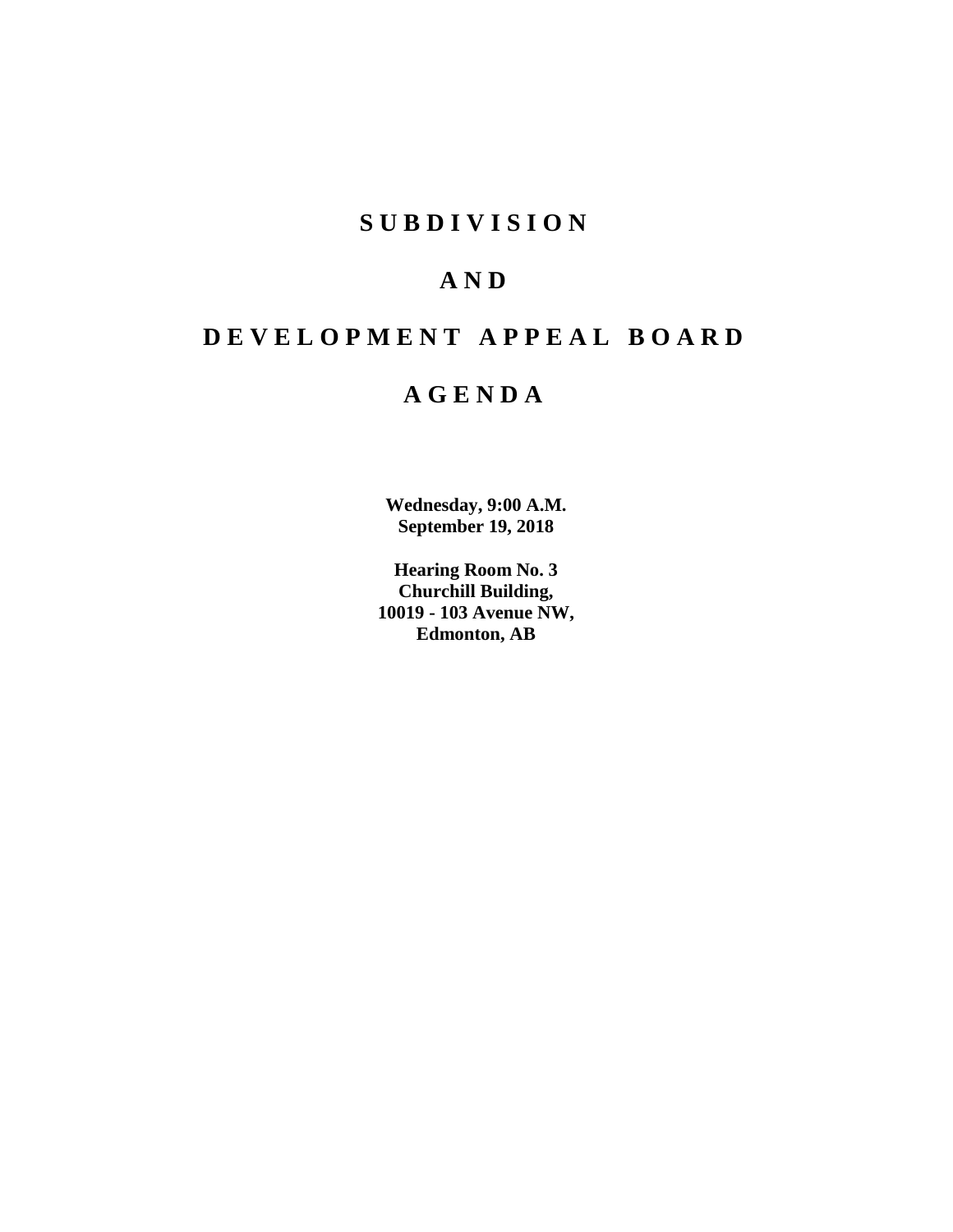# **SUBDIVISION AND DEVELOPMENT APPEAL BOARD HEARING ROOM NO. 3**

|              | 9:00 A.M.    | SDAB-D-18-504 |                                                                                                                               |  |  |
|--------------|--------------|---------------|-------------------------------------------------------------------------------------------------------------------------------|--|--|
| WITHDRAWN    |              |               | To construct an exterior alteration (Rooftop)<br>Terrace) to an existing Single Detached House                                |  |  |
|              |              |               | $9843 - 86$ Avenue NW<br>Project No.: 267804471-013                                                                           |  |  |
|              |              |               |                                                                                                                               |  |  |
| $\mathbf{H}$ | $1:30$ P.M.  | SDAB-D-18-149 |                                                                                                                               |  |  |
|              |              |               | To change the Use from General Retail Stores to<br><b>Cannabis Retail Sales</b>                                               |  |  |
|              |              |               | 8204 - 104 Street NW                                                                                                          |  |  |
|              |              |               | Project No.: 286525142-001                                                                                                    |  |  |
|              | <b>NOTE:</b> |               | Unless otherwise stated, all references to "section numbers" refer to<br>the authority under the Edmonton Zoning Bylaw 12800. |  |  |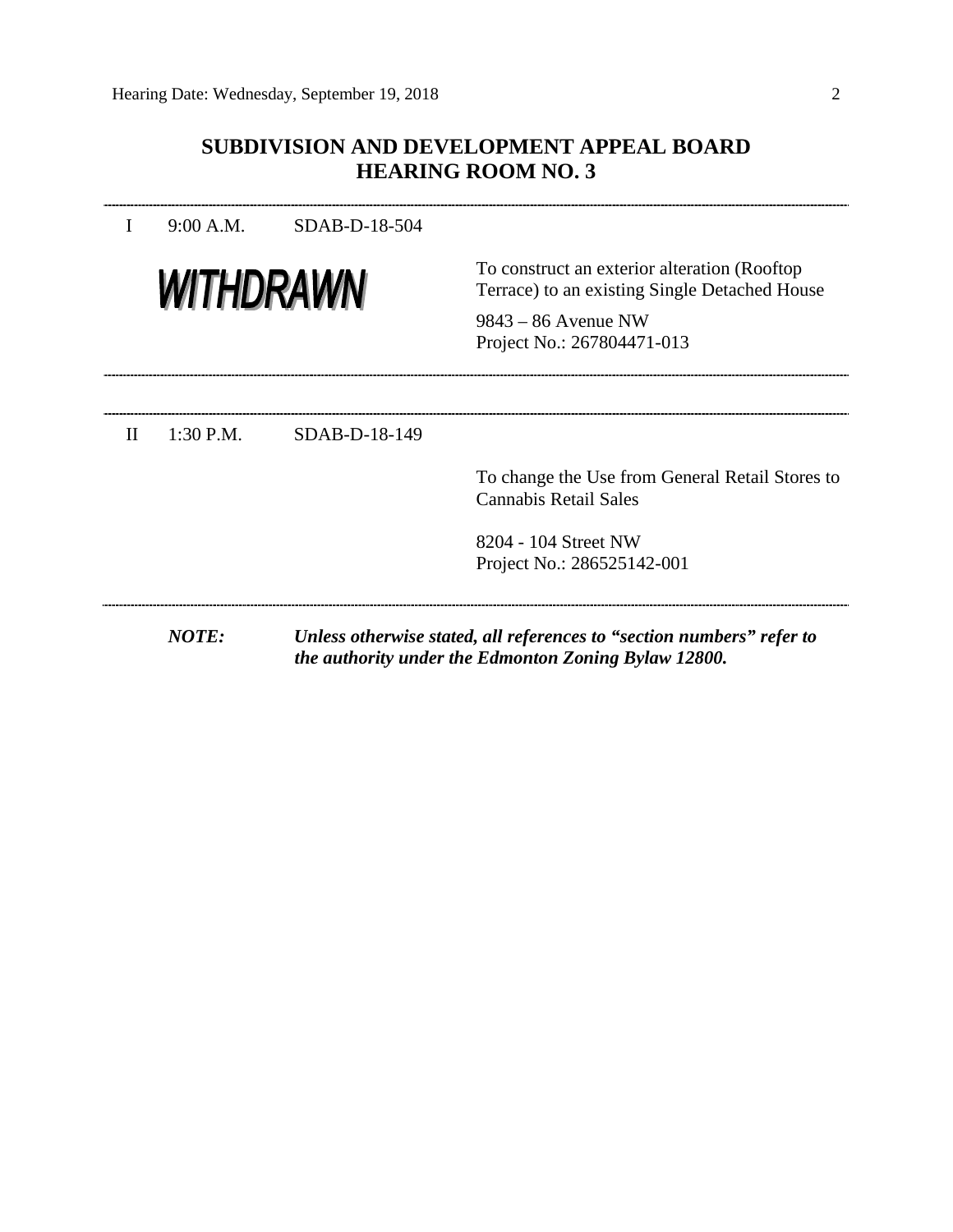#### **ITEM I: 9:00 A.M. FILE: SDAB-D-18-504**

# AN APPEAL FROM THE DECISION OF THE DEVELOPMENT OFFICER

APPELLANT:

APPLICATION NO.: 267804471-013



DECISION OF THE DEVELOPMENT AUTHORITY:

DECISION DATE:

DATE OF APPEAL: August 27, 2018

MUNICIPAL DESCRIPTION OF SUBJECT PROPERTY: 9843 – 86 Avenue NW

LEGAL DESCRIPTION: Plan I7 Blk 93 Lot 34

APPLICATION TO: Construct an exterior alteration (Rooftop Terrace) to an existing Single Detached House



ZONE: (RF2) Low Density Infill Zone

OVERLAY: Mature Neighbourhood Overlay

STATUTORY PLAN: Strathcona Area Redevelopment Plan

### *Grounds for Appeal*

The Appellant provided the following reasons for appealing the decision of the Development Authority:

Have not received a decision from the Development Authority within 40 days of the application. Slow responses: unsatisfactory/un-fact based responses.

# *General Matters*

### **Appeal Information:**

The *Municipal Government Act*, RSA 2000, c M-26 states the following: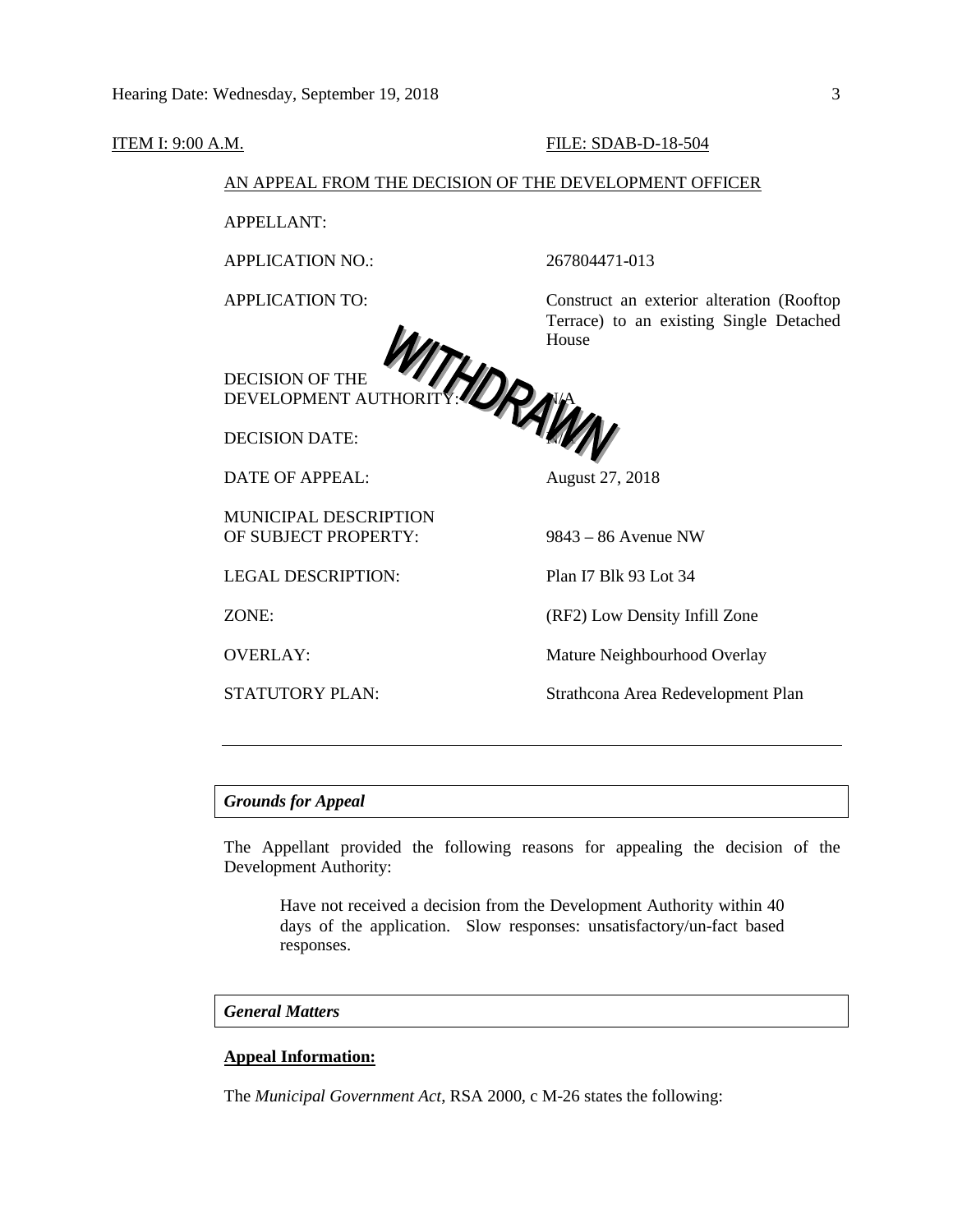#### **Development applications**

**683.1(1)** A development authority must, within 20 days after the receipt of an application for a development permit, determine whether the application is complete.

**(2)** An application is complete if, in the opinion of the development authority, the application contains the documents and other information necessary to review the application.

**(3)** The time period referred to in subsection (1) may be extended by an agreement in writing between the applicant and the development authority or, if applicable, in accordance with a land use bylaw made pursuant to section 640.1(a).

**(4)** If the development authority does not make a determination referred to in subsection (1) within the time required under subsection (1) or (3), the application is deemed to be complete.

**(5)** If a development authority determines that the application is complete, the development authority must issue to the applicant an acknowledgment in the form and manner provided for in the land use bylaw that the application is complete.

**(6)** If the development authority determines that the application is incomplete, the development authority must issue to the applicant a notice in the form and manner provided for in the land use bylaw that the application is incomplete and that any outstanding documents and information referred to in the notice must be submitted by a date set out in the notice or a later date agreed on between the applicant and the development authority in order for the application to be considered complete.

**(7)** If the development authority determines that the information and documents submitted under subsection (6) are complete, the development authority must issue to the applicant an acknowledgment in the form and manner provided for in the land use bylaw that the application is complete.

**(8)** If the applicant fails to submit all the outstanding information and documents on or before the date referred to in subsection (6), the application is deemed to be refused.

**(9)** If an application is deemed to be refused under subsection (8), the development authority must issue to the applicant a notice in the form and manner provided for in the land use bylaw that the application has been refused and the reason for the refusal.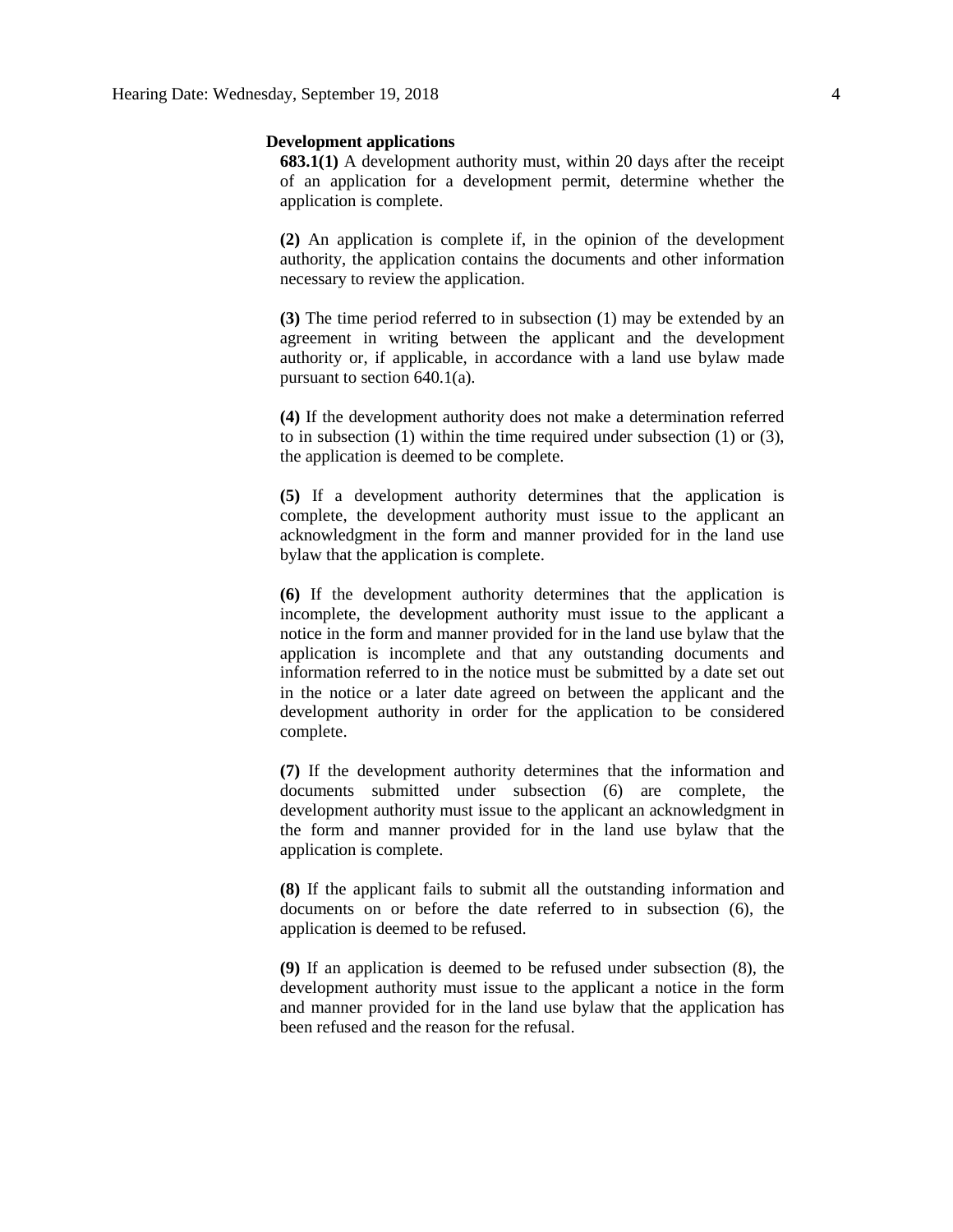**(10)** Despite that the development authority has issued an acknowledgment under subsection (5) or (7), in the course of reviewing the application, the development authority may request additional information or documentation from the applicant that the development authority considers necessary to review the application.

**(11)** If the development authority refuses the application for a development permit, the development authority must issue to the applicant a notice in the form and manner provided for in the land use bylaw that the application has been refused and the reasons for the refusal.

#### **Development Appeals**

#### **Permit deemed refused**

**684(1)** The development authority must make a decision on the application for a development permit within 40 days after the receipt by the applicant of an acknowledgment under section  $683.1(5)$  or  $(7)$  or, if applicable, in accordance with a land use bylaw made pursuant to section 640.1(b).

**(2)** A time period referred to in subsection (1) may be extended by an agreement in writing between the applicant and the development authority.

**(3)** If the development authority does not make a decision referred to in subsection (1) within the time required under subsection (1) or (2), the application is, at the option of the applicant, deemed to be refused.

**(4)** Section 640(5) does not apply in the case of an application that was deemed to be refused under section 683.1(8).

#### **Grounds for appeal**

**685(1)** If a development authority

- (a) fails or refuses to issue a development permit to a person,
- (b) issues a development permit subject to conditions, or
- (c) issues an order under section 645,

the person applying for the permit or affected by the order under section 645 may appeal to the subdivision and development appeal board.

#### **Appeals**

**686(1)** A development appeal to a subdivision and development appeal board is commenced by filing a notice of the appeal, containing reasons, with the board,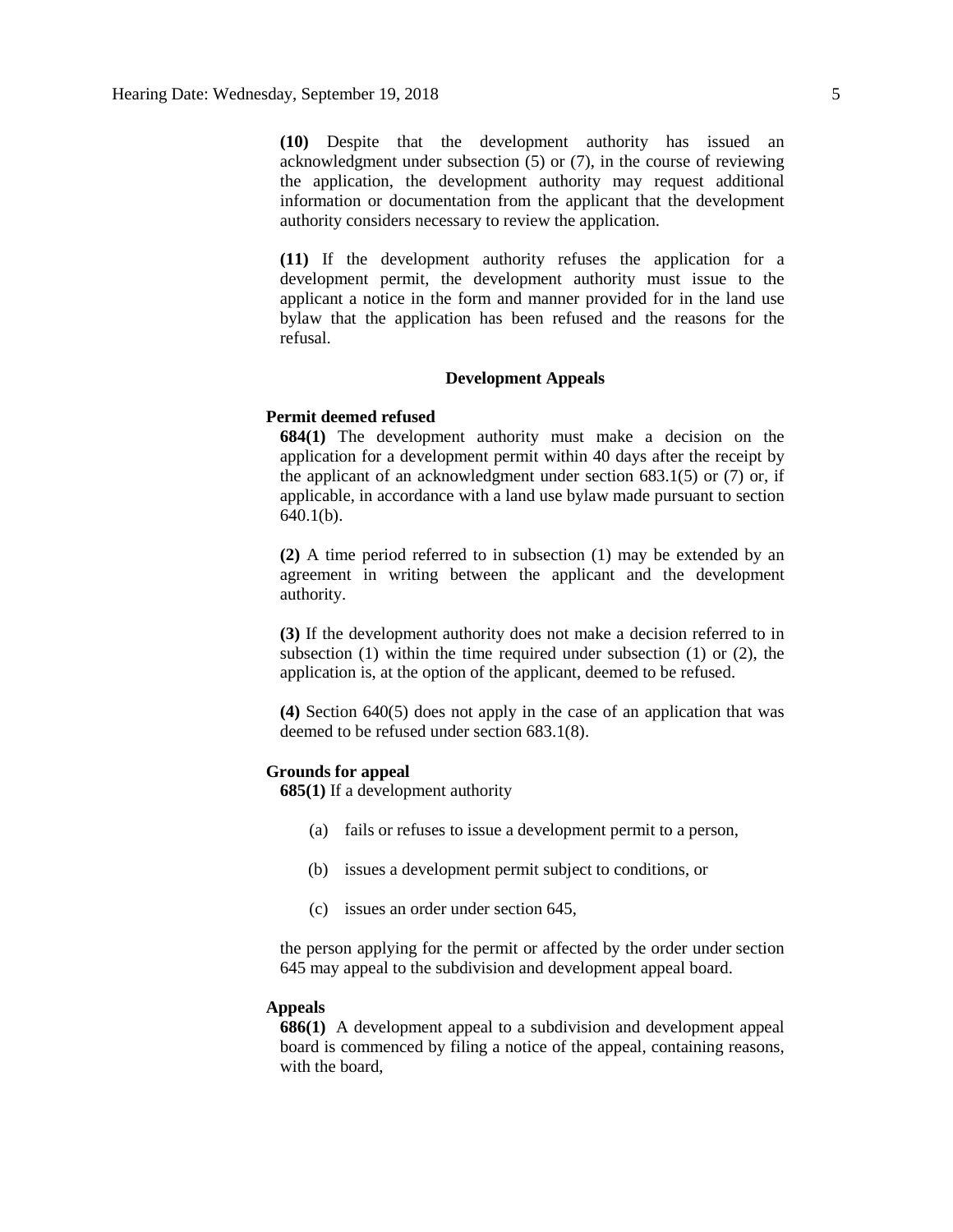- (a) in the case of an appeal made by a person referred to in section 685(1)
	- (i) with respect to an application for a development permit,
		- (A) within 21 days after the date on which the written decision is given under section 642, or
		- (B) if no decision is made with respect to the application within the 40-day period, or within any extension of that period under section 684, within 21 days after the date the period or extension expires, […]

#### **Hearing and Decision**

**687(3)** In determining an appeal, the subdivision and development appeal board

…

- (a.1) must comply with the land use policies;
- (a.2) subject to section 638, must comply with any applicable statutory plans;
- (a.3) subject to clauses (a.4) and (d), must comply with any land use bylaw in effect;
- (a.4) must comply with the applicable requirements of the regulations under the Gaming, Liquor and Cannabis Act respecting the location of premises described in a cannabis licence and distances between those premises and other premises;
	- …
	- (c) may confirm, revoke or vary the order, decision or development permit or any condition attached to any of them or make or substitute an order, decision or permit of its own;
	- (d) may make an order or decision or issue or confirm the issue of a development permit even though the proposed development does not comply with the land use bylaw if, in its opinion,
		- (i) the proposed development would not
			- (A) unduly interfere with the amenities of the neighbourhood, or
			- (B) materially interfere with or affect the use, enjoyment or value of neighbouring parcels of land,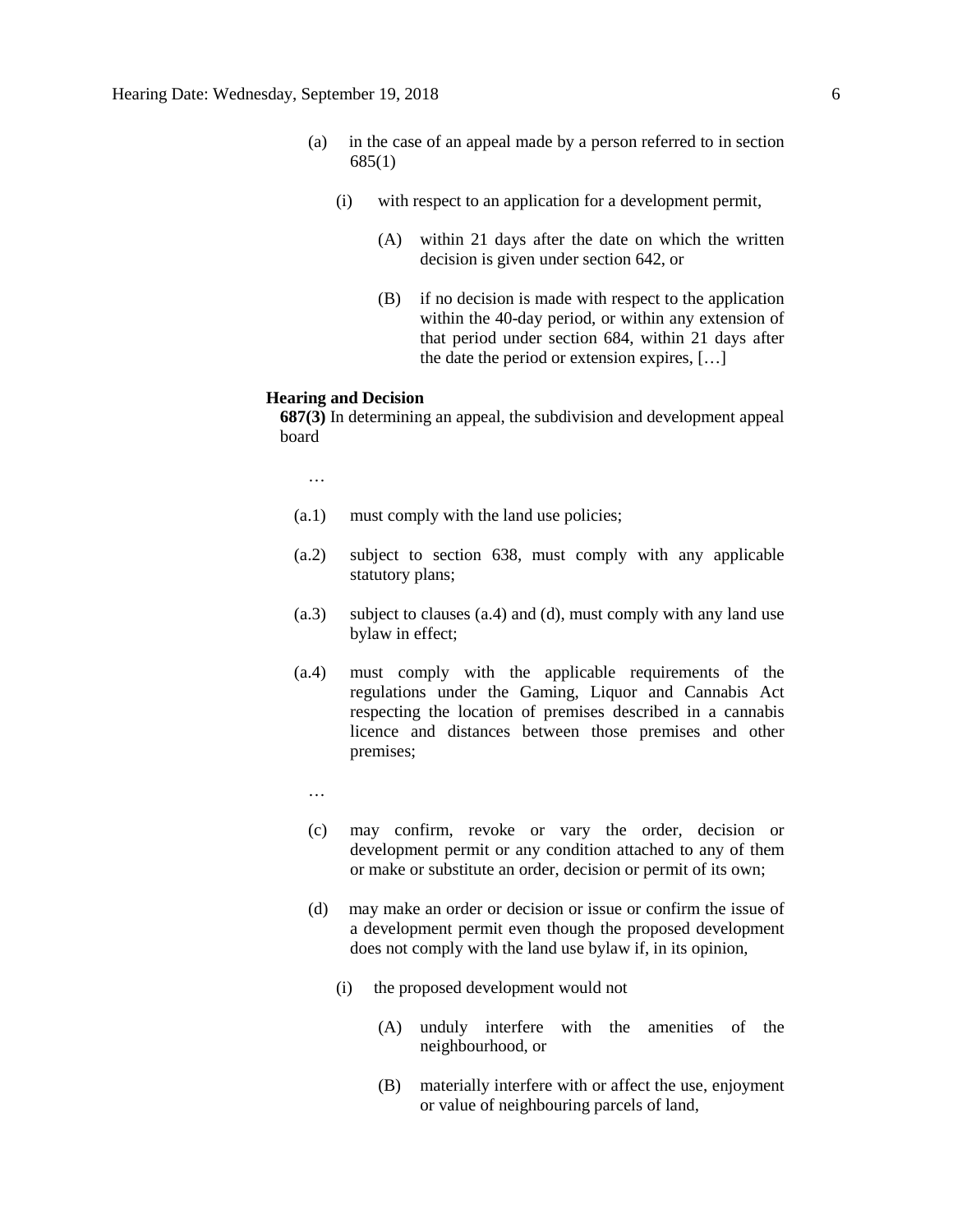and

(ii) the proposed development conforms with the use prescribed for that land or building in the land use bylaw.

#### **General Provisions from the** *Edmonton Zoning Bylaw:*

Under section 120.2(7), **Single Detached Housing** is a **Permitted Use** in the (RF2) Low Density Infill Zone.

Under section 7.2(8), **Single Detached Housing** means:

development consisting of a building containing one principal Dwelling which is separate from any other principal Dwelling or building. This Use includes Mobile Homes which conform to Section 78 of this Bylaw.

Under section 6.1, **Rooftop Terrace** means:

an elevated structure intended for use as an outdoor Amenity Area that may be surrounded by guardrails, parapet walls or similar features, and is located above:

- a. the uppermost Habitable Room;
- b. the uppermost Commercial Floor Area intended for occupancy; or
- c. in the case of an Accessory building other than a Garden Suite, any roof.

This definition does not include a Platform Structure.

Section 120.1 states that the **General Purpose** of the **(RF2) Low Density Infill Zone** is "to retain Single Detached Housing, while allowing infill on narrow lots, and Secondary Suites and Garden Suites."

Section 814.1 states that the **General Purpose** of the **Mature Neighbourhood Overlay** is to:

to regulate residential development in Edmonton's mature residential neighbourhoods, while responding to the context of surrounding development, maintaining the pedestrian-oriented design of the streetscape, and to provide an opportunity for consultation by gathering input from affected parties on the impact of a proposed variance to the Overlay regulations..

*Previous Subdivision and Development Appeal Board Decisions*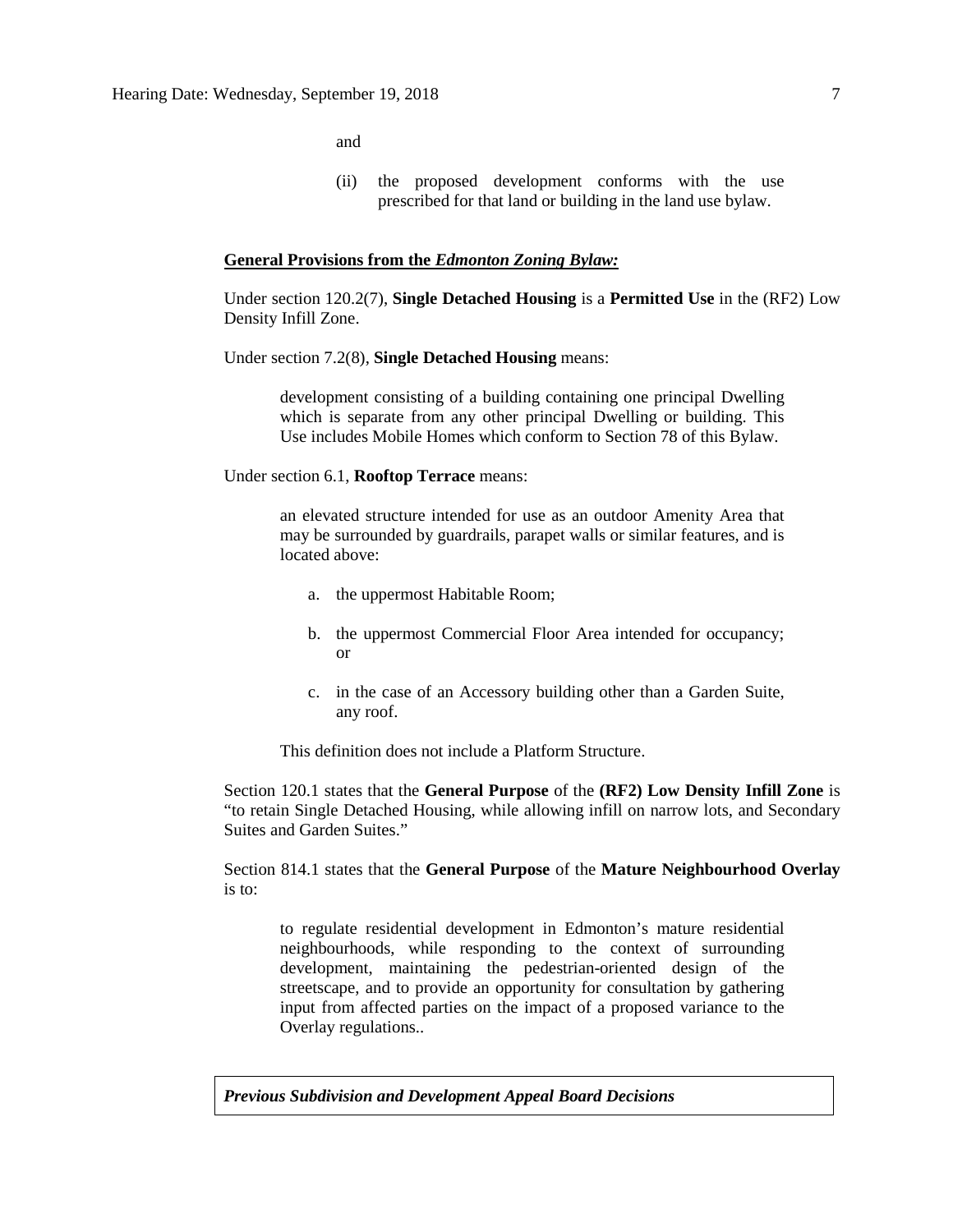| <b>Application Number</b> | <b>Decision</b>                                                                                                                                                                                                                                                                                                                              |                                                                                                                                                                                                                                                                                                                                                                                       |  |
|---------------------------|----------------------------------------------------------------------------------------------------------------------------------------------------------------------------------------------------------------------------------------------------------------------------------------------------------------------------------------------|---------------------------------------------------------------------------------------------------------------------------------------------------------------------------------------------------------------------------------------------------------------------------------------------------------------------------------------------------------------------------------------|--|
| SDAB-D-18-070             | To<br>Single<br>construct a<br>Detached House<br>with<br>development<br>Basement<br>(NOT to be used as an<br>additional Dwelling),<br>fireplace, rear uncovered<br>$deck$ (under $0.6$ m in<br>height), Unenclosed Front<br>Porch.                                                                                                           | July 5, 2018; The Board does<br>not assume jurisdiction.                                                                                                                                                                                                                                                                                                                              |  |
| SDAB-D-17-105             | To<br>a Single<br>construct<br>Detached House<br>with a<br>veranda, Rooftop Terrace<br>with Privacy Screening,<br>fireplace, rear uncovered<br>deck (under 0.6m<br>in<br>height), Secondary Suite in<br>Basement,<br>the<br>and<br>to<br>demolish the existing<br>Single Detached House and<br>Accessory Building (rear<br>detached Garage). | June 29, 2017; The appeal is<br>denied and the decision of the<br>Development Authority is<br>Confirmed.<br>Court of Appeal File Number<br>1703-0186-AC:<br>The<br>April 19, 2018;<br>Applicant/Appellant,<br>Rebecca<br>Bell, discontinues the action<br>against the Respondents, City of<br>Subdivision<br>Edmonton<br>and<br>Development Appeal Board and<br>the City of Edmonton. |  |

# Notice to Applicant/Appellant

Provincial legislation requires that the Subdivision and Development Appeal Board issue its official decision in writing within fifteen days of the conclusion of the hearing.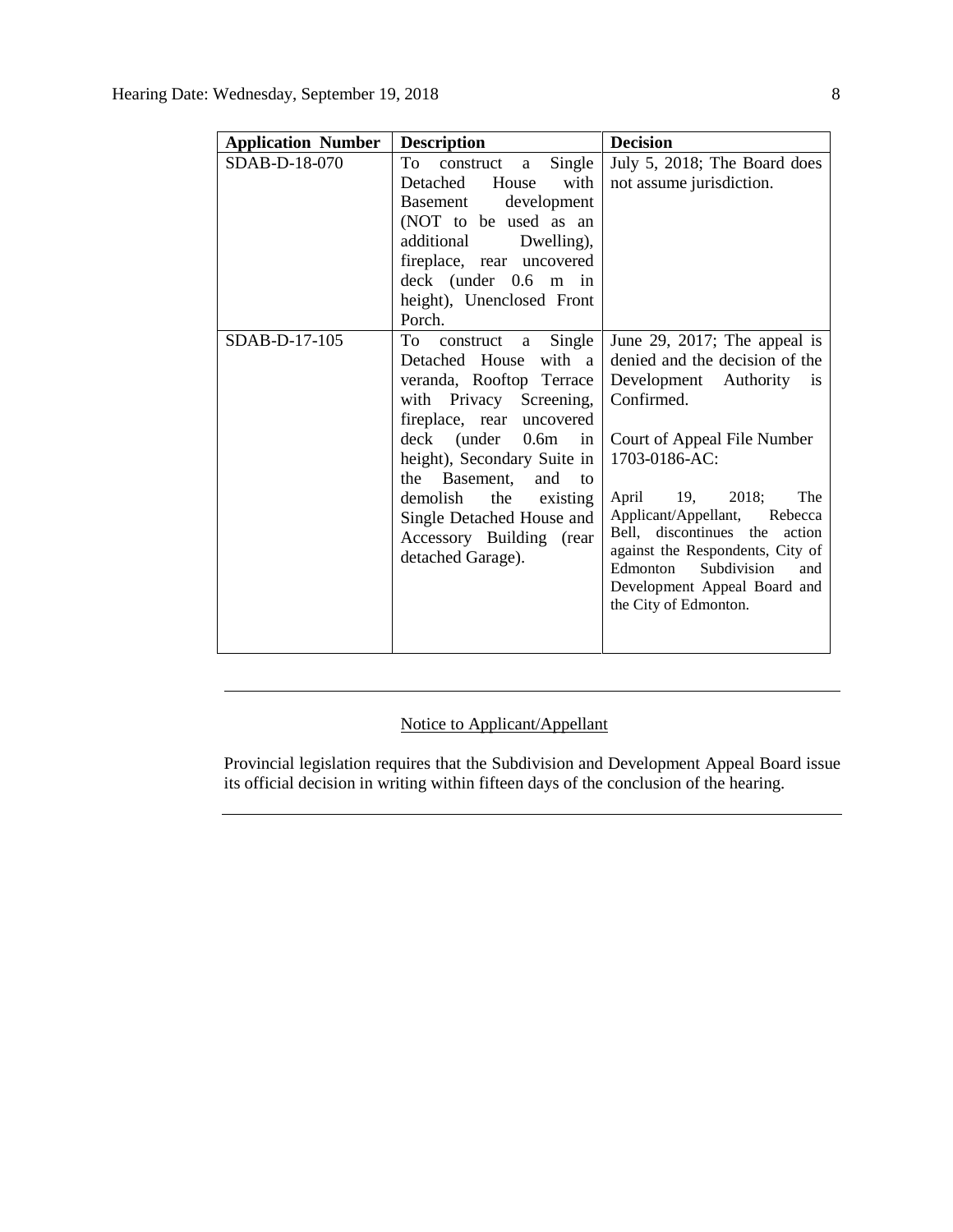$\overline{a}$ 

| <b>monton</b>                                                                                      |                               | <b>Application for</b> |                                                                      | Project Number: 267804471-013<br><b>Application Date:</b><br>APR 09, 2018<br>Printed:<br>August 27, 2018 at 3:54 PM<br>Page:<br>1 of 1 |  |
|----------------------------------------------------------------------------------------------------|-------------------------------|------------------------|----------------------------------------------------------------------|----------------------------------------------------------------------------------------------------------------------------------------|--|
|                                                                                                    |                               |                        | <b>Minor Development Permit</b>                                      |                                                                                                                                        |  |
| This document is an application for a Development Permit for the development described below.      |                               |                        |                                                                      |                                                                                                                                        |  |
| Applicant                                                                                          |                               |                        | Property Address(es) and Legal Description(s)<br>9843 - 86 AVENUE NW |                                                                                                                                        |  |
|                                                                                                    |                               |                        | Plan I7 Blk 93 Lot 34                                                |                                                                                                                                        |  |
|                                                                                                    |                               |                        | <b>Specific Address(es)</b>                                          |                                                                                                                                        |  |
|                                                                                                    |                               |                        | Entryway: 9843 - 86 AVENUE NW                                        |                                                                                                                                        |  |
|                                                                                                    |                               |                        | Building: 9843 - 86 AVENUE NW                                        |                                                                                                                                        |  |
| <b>Scope of Application</b>                                                                        |                               |                        |                                                                      |                                                                                                                                        |  |
| To construct an exterior alteration (Rooftop Terrace) to an existing Single Detached House.        |                               |                        |                                                                      |                                                                                                                                        |  |
| <b>Permit Details</b>                                                                              |                               |                        |                                                                      |                                                                                                                                        |  |
| # of Dwelling Units Add/Remove: 0                                                                  |                               |                        | Class of Permit:                                                     |                                                                                                                                        |  |
| Client File Reference Number:                                                                      |                               |                        | Lot Grading Needed?:                                                 |                                                                                                                                        |  |
| Minor Dev. Application Fee: Exterior Alterations (Res.)                                            |                               |                        | New Sewer Service Required: Y                                        |                                                                                                                                        |  |
| Secondary Suite Included ?: N                                                                      |                               |                        | Stat. Plan Overlay/Annex Area: Mature Neighbourhood<br>Overlay       |                                                                                                                                        |  |
| I/We certify that the above noted details are correct.                                             |                               |                        |                                                                      |                                                                                                                                        |  |
| Applicant signature:                                                                               |                               |                        |                                                                      |                                                                                                                                        |  |
| No decision has yet been made.<br>Issue Date: Jul 31, 2018 Development Authority: ROBINSON, GEORGE |                               |                        |                                                                      |                                                                                                                                        |  |
| Fees                                                                                               |                               | <b>Amount Paid</b>     |                                                                      |                                                                                                                                        |  |
| <b>Existing Without Permit Penalty Fee</b>                                                         | <b>Fee Amount</b><br>\$170.00 | \$170.00               | Receipt#<br>04934596                                                 | <b>Date Paid</b><br>Apr 12, 2018                                                                                                       |  |
| Dev. Application Fee                                                                               | \$170.00                      | \$170.00               | 04934362                                                             | Apr 12, 2018                                                                                                                           |  |
| <b>Total GST Amount:</b>                                                                           | \$0.00                        |                        |                                                                      |                                                                                                                                        |  |
| <b>Totals for Permit:</b>                                                                          | \$340.00                      | \$340.00               |                                                                      |                                                                                                                                        |  |
|                                                                                                    |                               |                        |                                                                      |                                                                                                                                        |  |
|                                                                                                    |                               |                        |                                                                      |                                                                                                                                        |  |
|                                                                                                    |                               |                        |                                                                      |                                                                                                                                        |  |
|                                                                                                    |                               |                        |                                                                      |                                                                                                                                        |  |
|                                                                                                    |                               |                        |                                                                      |                                                                                                                                        |  |
|                                                                                                    |                               |                        |                                                                      |                                                                                                                                        |  |
|                                                                                                    |                               |                        |                                                                      |                                                                                                                                        |  |
|                                                                                                    |                               |                        |                                                                      |                                                                                                                                        |  |
|                                                                                                    |                               |                        |                                                                      |                                                                                                                                        |  |
|                                                                                                    |                               | THIS IS NOT A PERMIT   |                                                                      |                                                                                                                                        |  |
|                                                                                                    |                               |                        |                                                                      |                                                                                                                                        |  |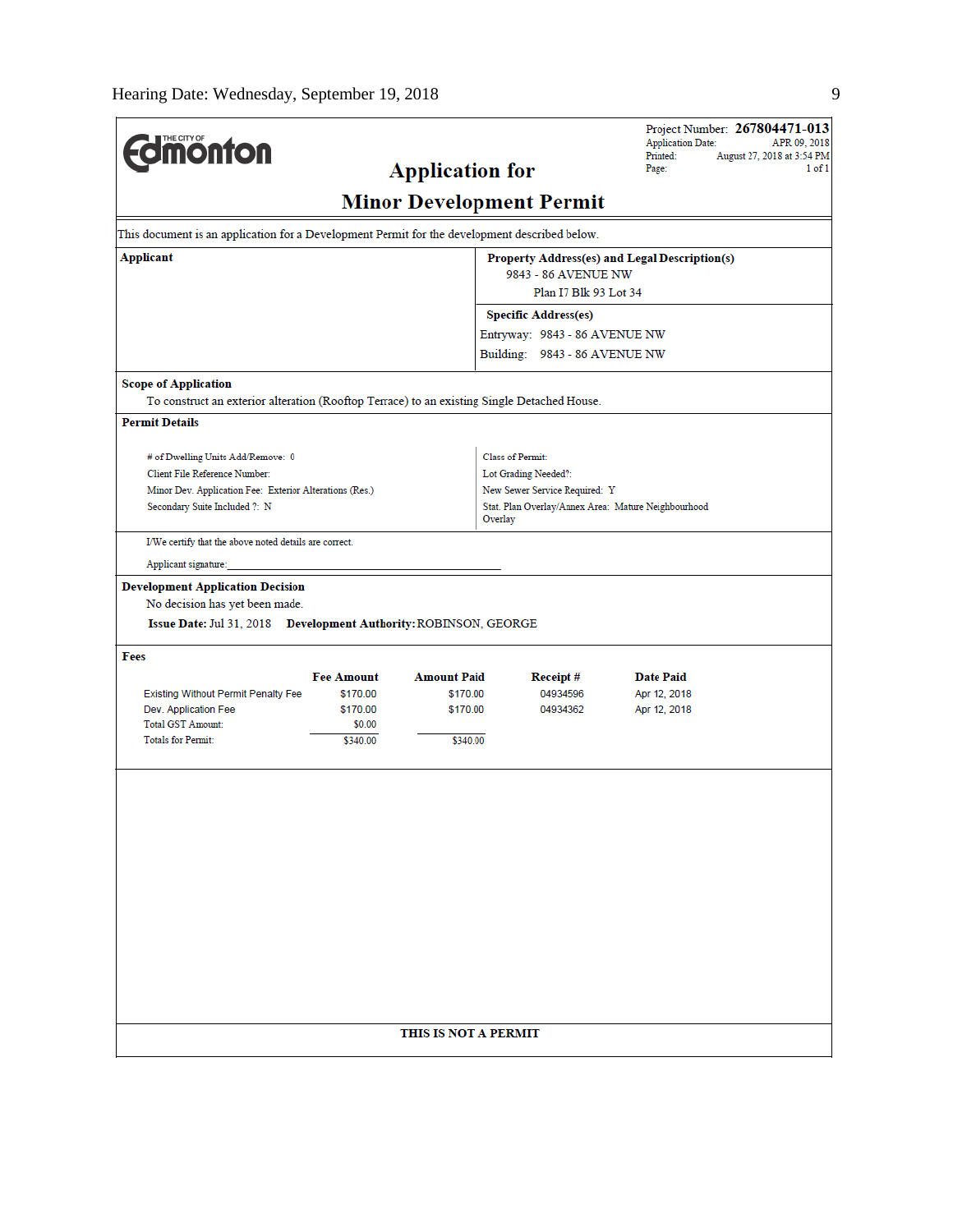

Site Location **Community Contracts** File: SDAB-D-18-504

N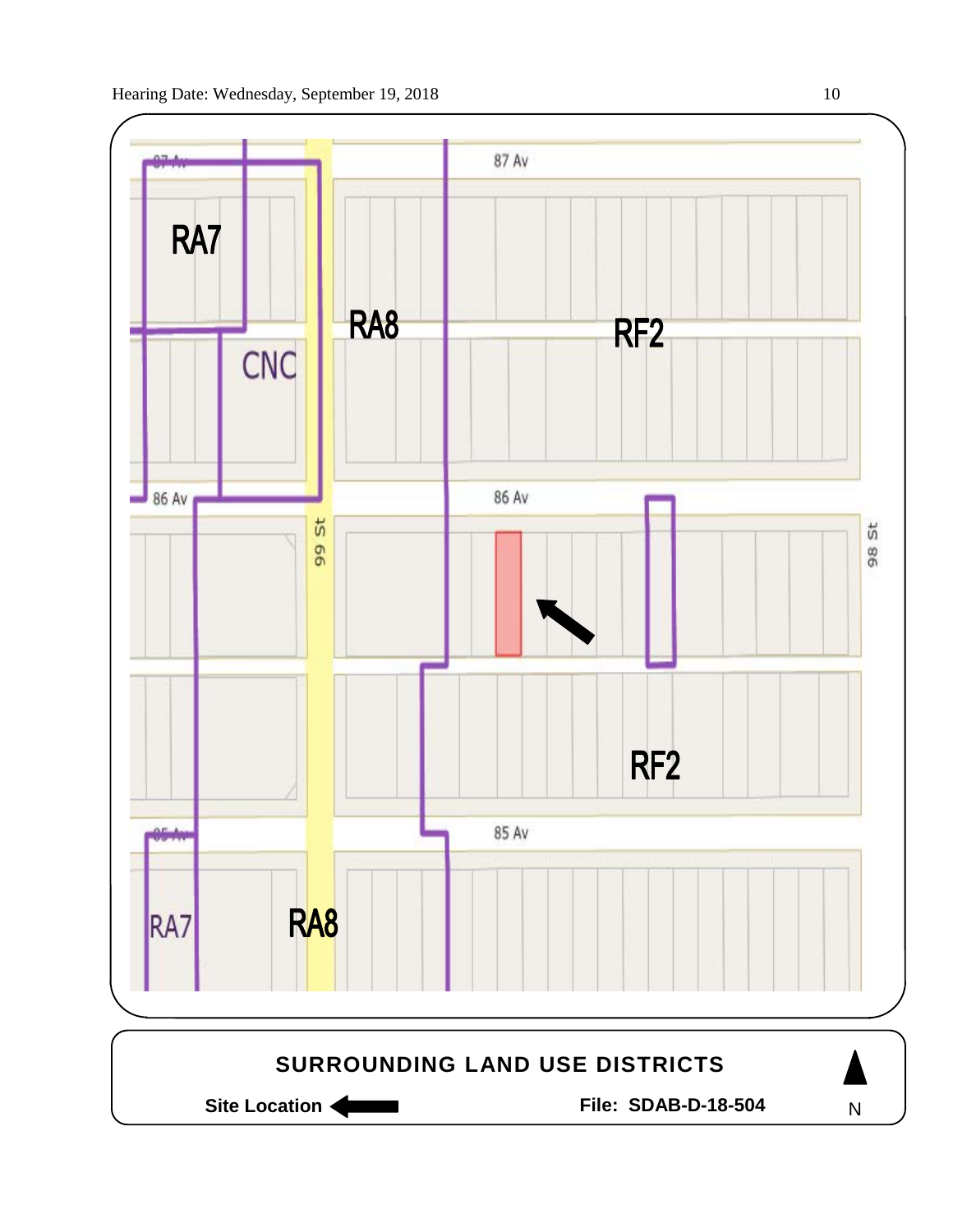| 286525142-001                                                                |
|------------------------------------------------------------------------------|
| Change the Use from General Retail<br><b>Stores to Cannabis Retail Sales</b> |
| Refused                                                                      |
| August 14, 2018                                                              |
| August 23, 2018                                                              |
| 8204 - 104 Street NW                                                         |
| Plan I Blk 67 Lots 1-4                                                       |
| <b>DC1</b> Direct Development Control<br>Provision (Historical Commercial)   |
| N/A                                                                          |
| Strathcona Area Redevelopment Plan                                           |
|                                                                              |

AN APPEAL FROM THE DECISION OF THE DEVELOPMENT OFFICER

# *Grounds for Appeal*

The Appellant provided the following reasons for appealing the decision of the Development Authority:

My name is Sara Doran (2127959 Alberta Ltd.) and I have applied for my Cannabis Retail Store license through the City of Edmonton. The location of my application is 10408 82 Avenue. On August 14, 2018, my application was refused by the Development Permit office by officer Imai Welch based on zoning bylaws in relation to the Old Strathcona Library and the Gazebo Park. I am appealing this decision based on the following grounds:

1)The location of the proposed development is on Whyte Avenue near 104 Street on one of Edmonton's most urban and urbane high-density retail shopping streets and entertainment districts where all manner of goods and services are sold;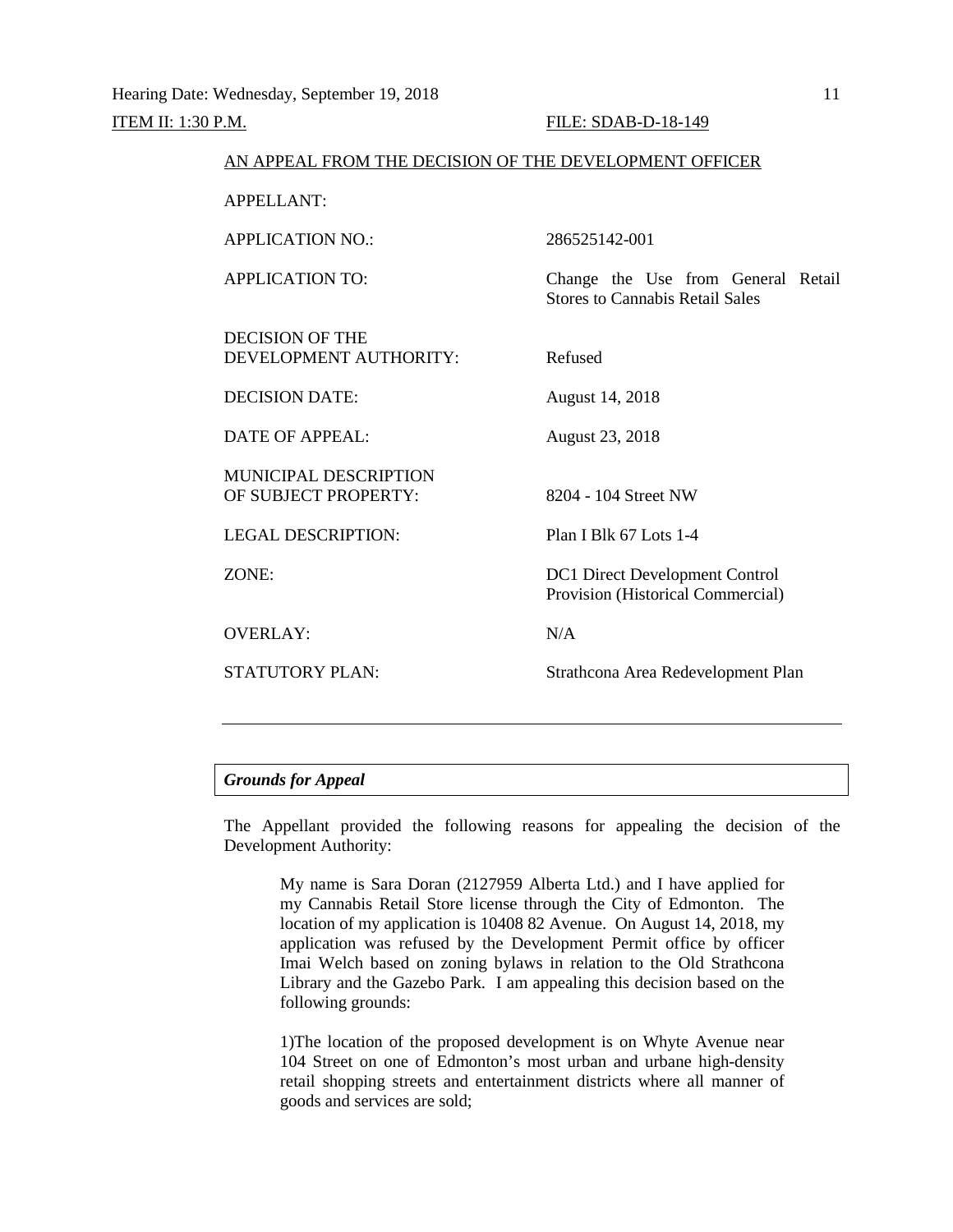2)The applicant, Sara Doran, is an experienced manager of a very popular retail store called Jupiter. I have been the manager of Jupiter for 15 years and I have a very large customer base developed over many years;

3)The location of Jupiter has been in business on Whyte Avenue for 27 years;

4)The proposed development enjoys wide support from area merchants;

5)The proposed development enjoys wide support from established clientele;

6)Given the character of Whyte Avenue and its context within Old Strathcona, the separation distances applicable to retail cannabis dispensaries should be applied with a degree of flexibility in recognition of the area's special urban quality. The Development Officer did not enjoy the discretion to waive or vary the separation distances contained in the Zoning Bylaw, however, the SDAB does enjoy the discretion to waive or vary the separation distances on a case by case basis in consideration of contextual and other factors; and the Applicant, Sara Doran, respectfully requests that the SDAB exercise its discretion in this case to approve the proposed development.

Thank you most kindly for your time and consideration, Sara Doran (2127959 Alberta Ltd.)

#### *General Matters*

### **Appeal Information:**

The *Municipal Government Act*, RSA 2000, c M-26 states the following:

#### **Grounds for Appeal**

**685(1)** If a development authority

- (a) fails or refuses to issue a development permit to a person,
- (b) issues a development permit subject to conditions, or
- (c) issues an order under section 645,

the person applying for the permit or affected by the order under section 645 may appeal to the subdivision and development appeal board.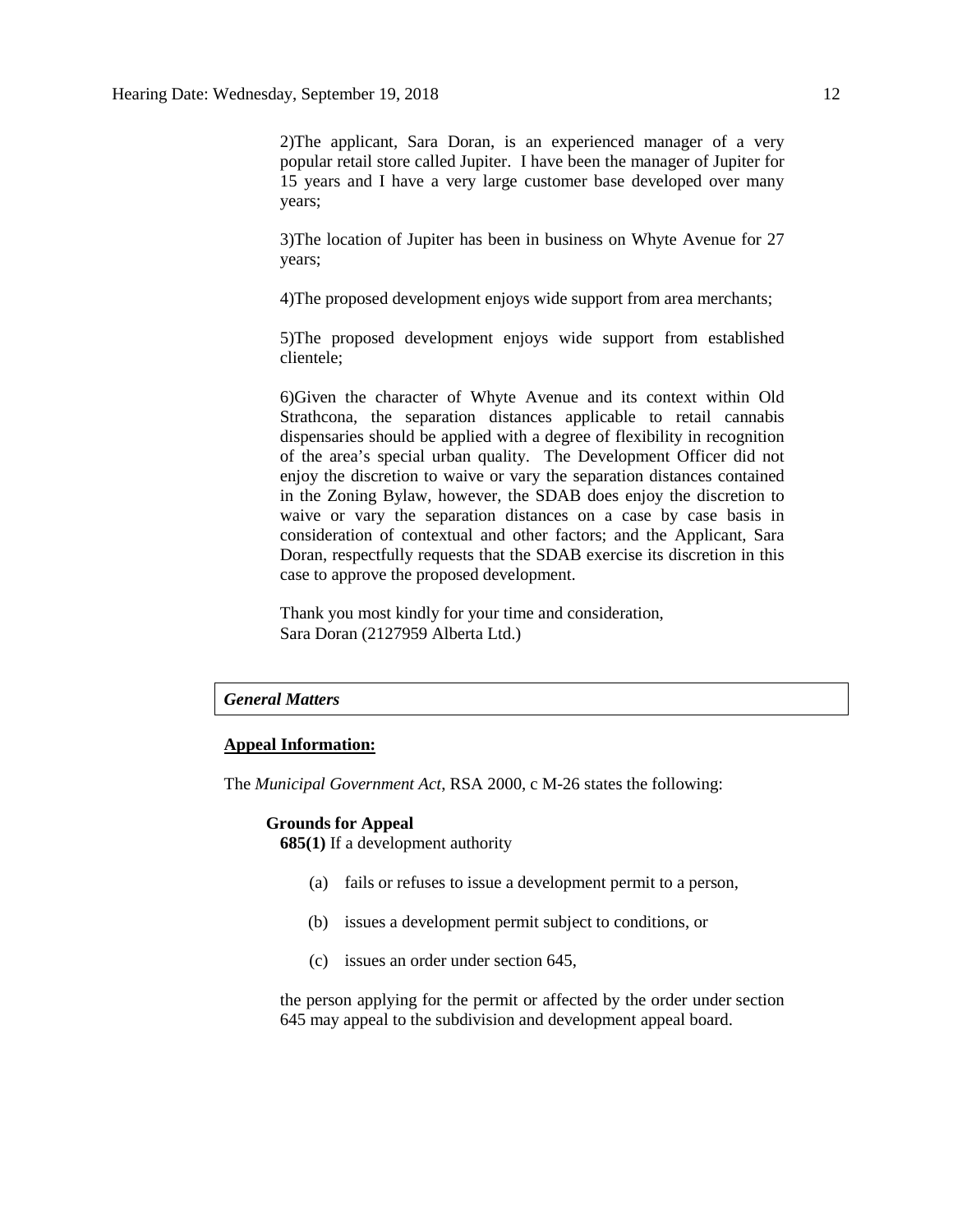# **Appeals**

**686(1)** A development appeal to a subdivision and development appeal board is commenced by filing a notice of the appeal, containing reasons, with the board,

- (a) in the case of an appeal made by a person referred to in section 685(1)
	- (i) with respect to an application for a development permit,
		- (A) within 21 days after the date on which the written decision is given under section 642, […]

**685(4)** Despite subsections (1), (2) and (3), if a decision with respect to a development permit application in respect of a direct control district

- (a) …
- (b) is made by a development authority, the appeal is limited to whether the development authority followed the directions of council, and if the subdivision and development appeal board finds that the development authority did not follow the directions it may, in accordance with the directions, substitute its decision for the development authority's decision.

#### **General Provisions from the** *Edmonton Zoning Bylaw:*

Under section 4(f) of the **DC1 (Historical Commercial) Direct Development Control Provision** (the "**DC1**"), **Cannabis Retail Stores** is a **Listed Use**.

Under section 7.4(9), **Cannabis Retail Stores** means:

development used for the retail sale of Cannabis that is authorized by provincial or federal legislation. This Use may include retail sales of Cannabis accessories. This Use does not include Cannabis Production and Distribution.

Under section 6.1, **Cannabis** means:

a cannabis plant and anything referred to in subsection (a) of this definition but does not include anything referred to in subsection (b) of this definition:

a. Cannabis includes: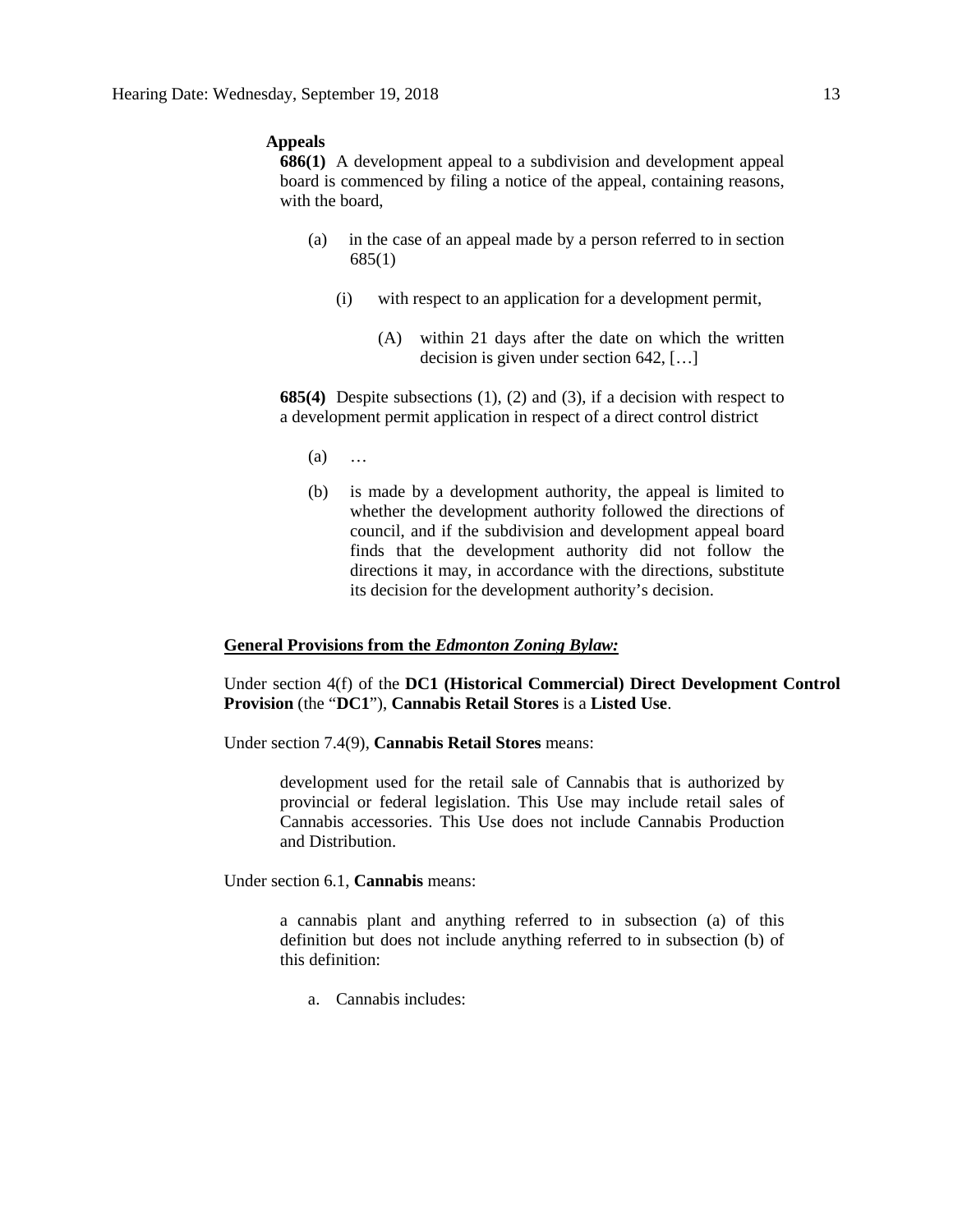- i. any part of a cannabis plant, including the phytocannabinoids produced by, or found in, such a plant, regardless of whether that part has been processed or not, other than a part of the plant referred to in subsection (b) of this definition.
- ii. any substance or mixture of substances that contains or has on it any part of such a plant;
- iii. any substance that is identical to any phytocannabinoid produced by, or found in, such a plant, regardless of how the substance was obtained.
- b. Notwithstanding subsection (a) of this definition, Cannabis does not include:
	- i. a non-viable seed of a cannabis plant;
	- ii. a mature stalk, without any leaf, flower, seed or branch, of such plant;
	- iii. fibre derived from a stalk referred in subsection (b)(ii) of this definition; and
	- iv. the root or any part of the root of such a plant.

Under section 7.8(12), **Public Libraries** and Cultural Exhibits means:

development for the collection of literary, artistic, musical and similar reference materials in the form of books, manuscripts, recordings and films for public Use; or a development for the collection, preservation and public exhibition of works or objects of historical, scientific or artistic value. Typical Uses include libraries, museums and public, notfor-profit art galleries.

Under section 7.8(13), **Public Park** means:

development of public land specifically designed or reserved for the general public for active or passive recreational Use and includes all natural and man-made Landscaping, facilities, playing fields, buildings and other structures that are consistent with the general purposes of public parkland, whether or not such recreational facilities are publicly operated or operated by other organizations pursuant to arrangements with the public authority owning the park. Typical Uses include tot lots, band shells, picnic grounds, pedestrian trails and paths, landscaped buffers, playgrounds and water features.

Under section 6.1, **Site** means "an area of land consisting of one or more abutting Lots."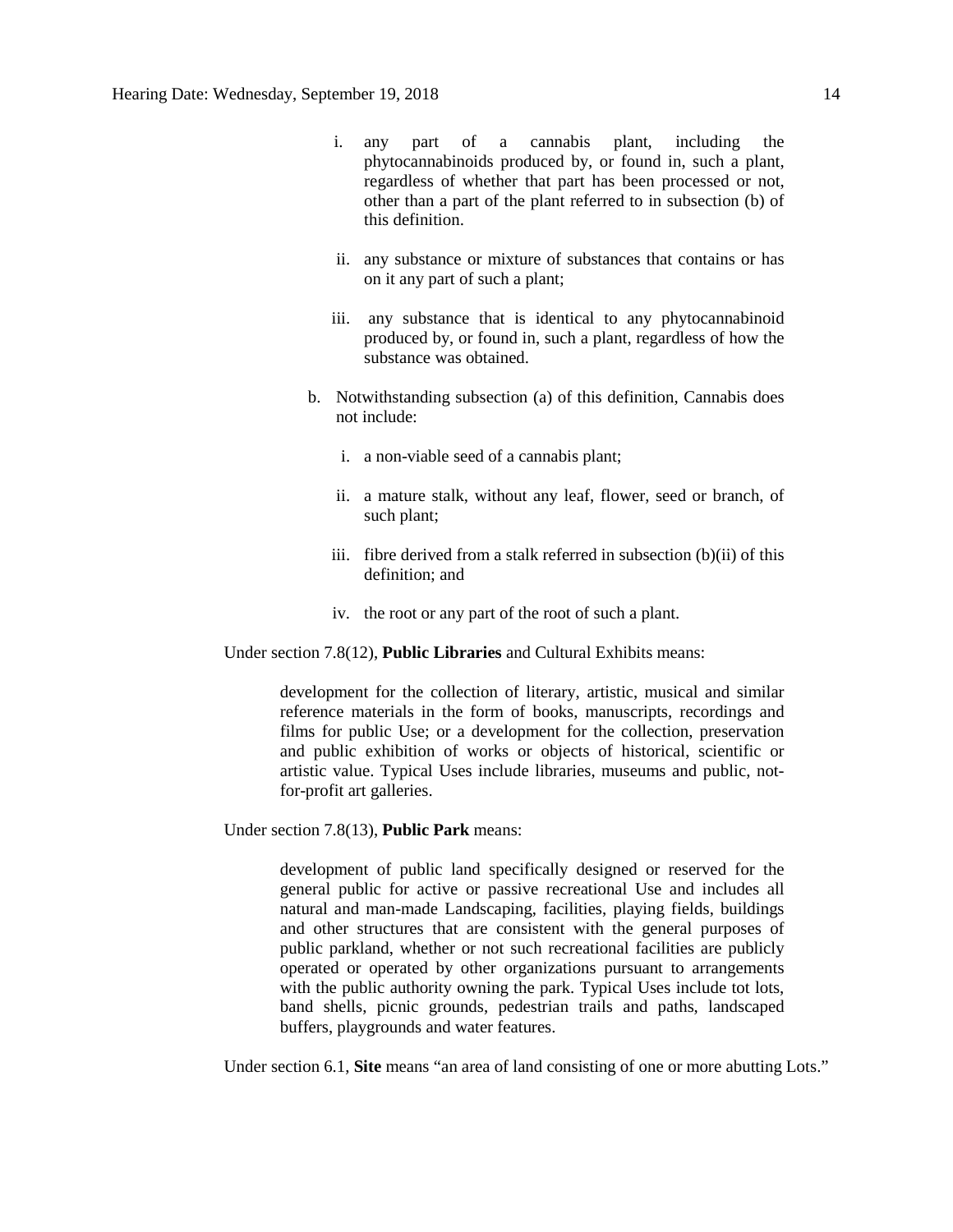Section 3 of the **DC1** states that the **Rationale** of this **Provision** is intended to:

- a) apply detailed and sensitive control of development and redevelopment within the core historic commercial area of Strathcona:
- b) encourage a highly pedestrian, retail commercial environment with offices and others Uses on the upper floors;
- c) emphasize and retain the original, historic architectural and urban design characteristics of this area in future renovations and redevelopments; and
- d) provide detailed control over specific Sites, which are or may be in future designated as historic resources under the Alberta Historical Resources Act, in an area which is used for primarily commercial purposes.

# *Section 70 - Cannabis Retail Sales regulations*

- 1. Any Cannabis Retail Sales shall not be located less than 200 m from any other Cannabis Retail Sales. For the purposes of this subsection only:
	- a. the [200 m](javascript:void(0);) separation distance shall be measured from the closest point of the Cannabis Retail Sales Use to the closest point of any other approved Cannabis Retail Sales Use;
	- b. A Development Officer shall not grant a variance to reduce the separation distance by more than [20 m](javascript:void(0);) in compliance with [Section 11;](https://webdocs.edmonton.ca/InfraPlan/zoningbylaw/ZoningBylaw/Part1/Administrative/11__Authority_and_Responsibility_of_the_Development_Officer.htm) and
	- c. The issuance of a Development Permit which contains a variance to separation distance as described in 70(1)b shall be issued as a Class B Discretionary Development.
- **2. Any Site containing a Cannabis Retail Sales shall not be located less than [200 m](javascript:void(0);) from any Site being used for a public library, or for public or private education at the time of the application for the Development Permit for the Cannabis Retail Sales. For the purposes of this subsection only:**
	- **a. the [200 m](javascript:void(0);) separation distance shall be measured from the closest point of the subject Site boundary to the closest point of another Site boundary, and shall not be measured from Zone boundaries or from the edges of structures;**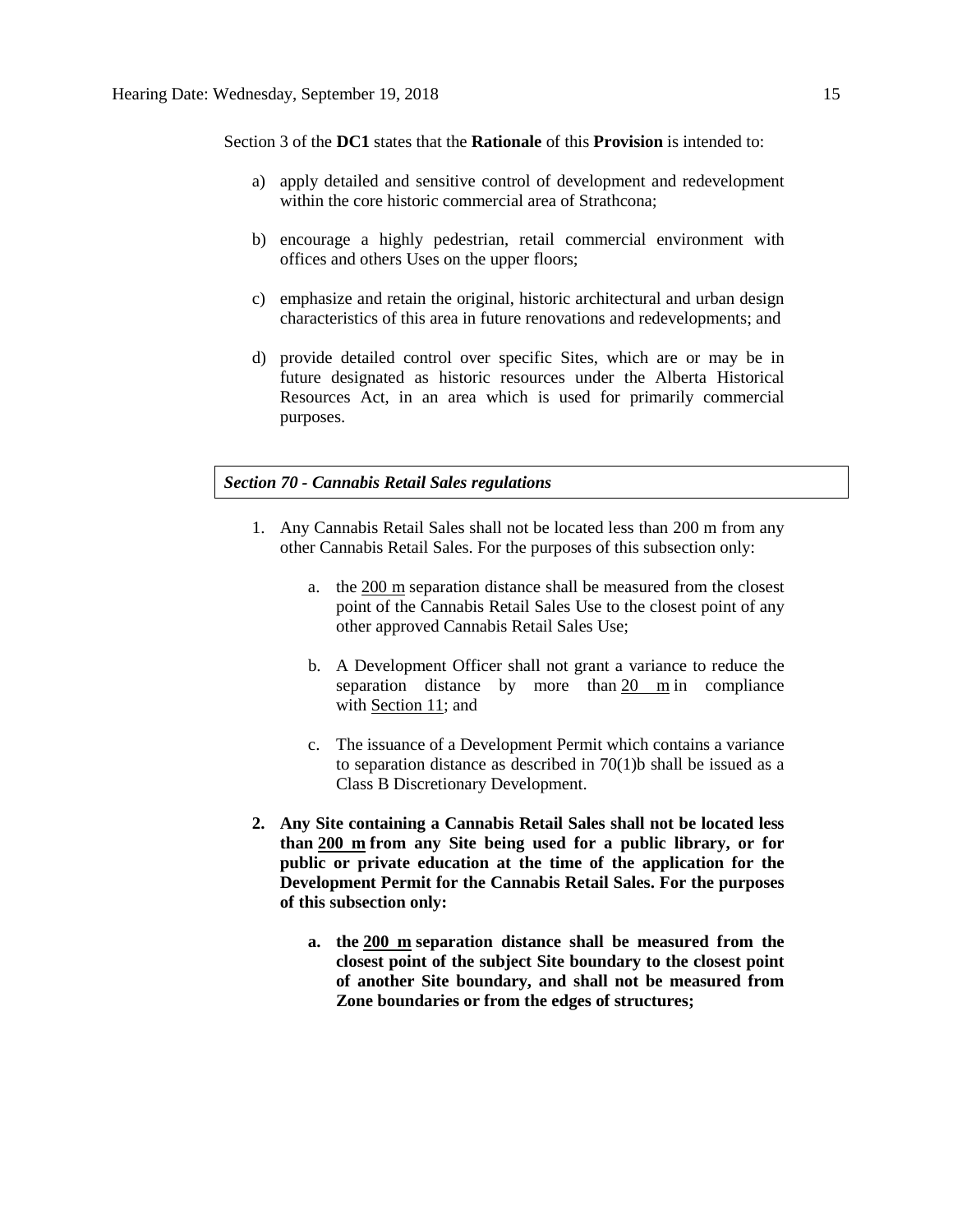- **b. the term "public library" is limited to the collection of literary, artistic, musical and similar reference materials in the form of books, manuscripts, recordings and films for public use, and does not include private libraries, museums or art galleries; and**
- c. the term "public or private education" is limited to elementary through to high schools inclusive only, and does not include dance schools, driving schools or other Commercial Schools.
- **3. Any Site containing a Cannabis Retail Sales shall not be located less than [100 m](javascript:void(0);) from any Site being used for Community Recreation Services Use, a community recreation facility, a provincial health care facility, as public lands, or any Site that is designated as school reserve or municipal and school reserve at the time of the application for the Development Permit for the Cannabis Retail Sales. For the purposes of this subsection only:**
	- a. **the [100 m](javascript:void(0);) separation distance shall be measured from the closest point of the subject Site boundary to the closest point of another Site boundary, and shall not be measured from Zone boundaries or from the edges of structures;**
	- b. the term "community recreation facilities" means indoor municipal facilities used primarily by members of the public to participate in recreational activities conducted at the facilities, as per the Municipal Government Act; and
	- c. **the term "public lands" is limited to Sites zoned AP, and Sites zoned A.**
- **4. Notwithstanding [Section 11](https://webdocs.edmonton.ca/InfraPlan/zoningbylaw/ZoningBylaw/Part1/Administrative/11__Authority_and_Responsibility_of_the_Development_Officer.htm) of this Bylaw, a Development Officer shall not grant a variance to subsection 70(2) or 70(3).**
- 5. Cannabis Retail Sales shall include design elements that readily allow for natural surveillance to promote a safe urban environment, where applicable and to the satisfaction of the development officer, including the following requirements:
	- a. customer access to the store is limited to a store front that is visible from the street other than a Lane, or a shopping centre parking lot, or a mall access that allows visibility from the interior of the mall into the store;
	- b. the exterior of all stores shall have ample transparency from the street;
	- c. Any outdoor lighting shall be designed to ensure a well-lit environment for pedestrians and illumination of the property; and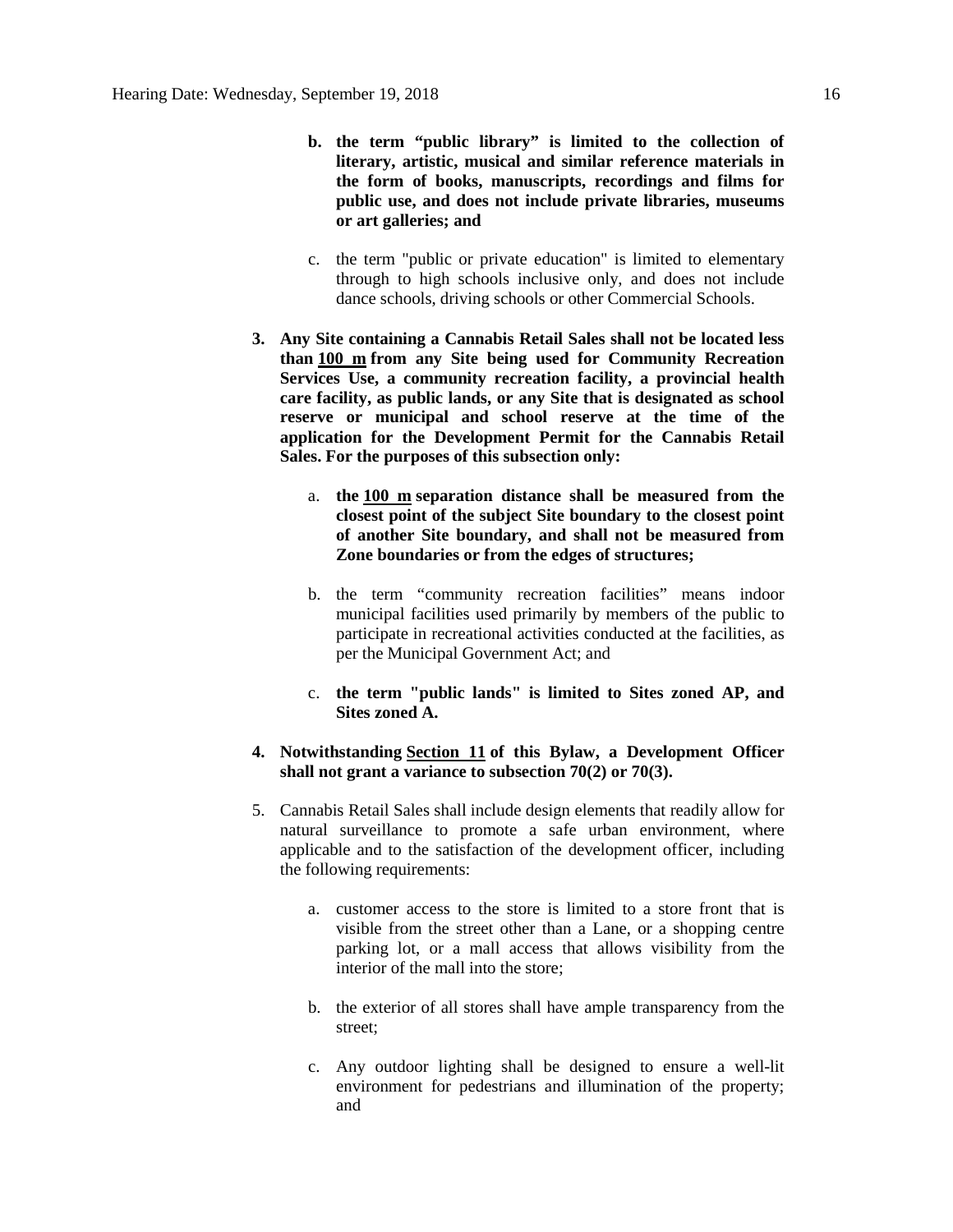- d. Landscaping shall be low-growing shrubs or deciduous trees with a high canopy at maturity to maintain natural surveillance.
- 6. The Development Officer shall impose a condition on any Development Permit issued for Cannabis Retail Sales requiring that the development:
	- a. shall not commence until authorized by and compliant with superior legislation; and
	- b. must commence within nine (9) months of the date of approval of the Development Permit.
- 7. For the purposes of Section 70(6), development commences when the Cannabis Retail Sales Use is established or begins operation.

### **Development Officer's Determination**

**1) The proposed Cannabis Retail Sales does not comply with the minimum setback requirement from a public library (Section 70.2):**

**Required Setback: 200 m Proposed Setback: 123 m Deficient by 77 m**

**2) The proposed Cannabis Retail Sales does not comply with the minimum setback requirement from public lands (Dr. William McIntyre Park) (Section 70.3):**

**Required Setback: 100 m Proposed Setback: 75 m Deficient by 25 m**

**Under Section 70.4 of the Zoning Bylaw, the Development Officer is prohibited from granting a variance to the minimum setback to allow for the proposed Cannabis Retail Sales.** [unedited]

### Notice to Applicant/Appellant

Provincial legislation requires that the Subdivision and Development Appeal Board issue its official decision in writing within fifteen days of the conclusion of the hearing.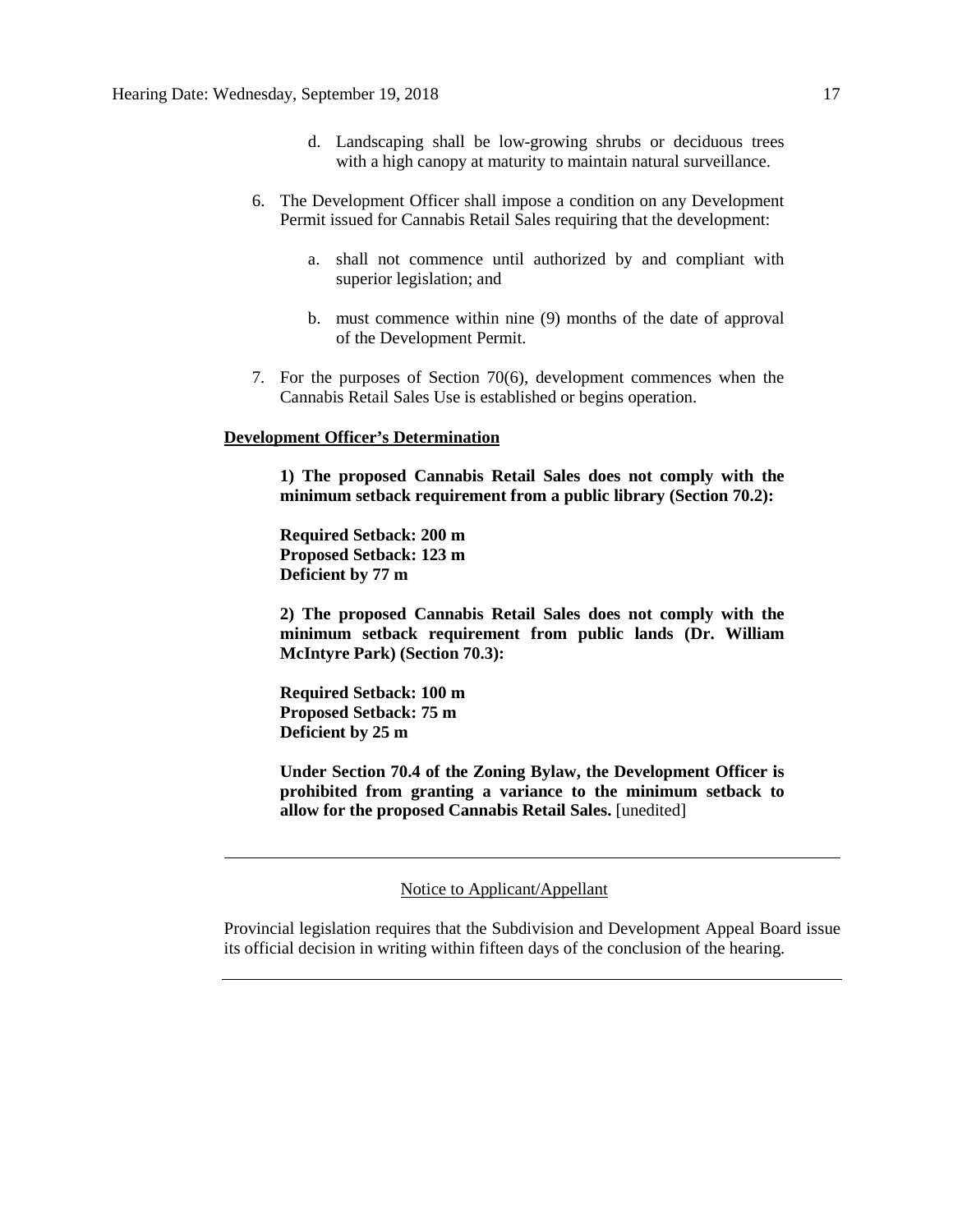| <b>MOnton</b>                                                            |                                                                                                                               | Project Number: 286525142-001<br><b>Application Date:</b><br>JUL 03, 2018                                                       |
|--------------------------------------------------------------------------|-------------------------------------------------------------------------------------------------------------------------------|---------------------------------------------------------------------------------------------------------------------------------|
|                                                                          | <b>Application for</b>                                                                                                        | Printed:<br>August 14, 2018 at 4:43 PM<br>1 of 2<br>Page:                                                                       |
|                                                                          | <b>Major Development Permit</b>                                                                                               |                                                                                                                                 |
|                                                                          | This document is a Development Permit Decision for the development application described below.                               |                                                                                                                                 |
| Applicant                                                                |                                                                                                                               | Property Address(es) and Legal Description(s)                                                                                   |
|                                                                          | 8204 - 104 STREET NW                                                                                                          | Plan I Blk 67 Lots 1-4                                                                                                          |
|                                                                          | <b>Specific Address(es)</b>                                                                                                   |                                                                                                                                 |
|                                                                          | Suite:                                                                                                                        | 10408 - 82 AVENUE NW                                                                                                            |
|                                                                          | Entryway: 10408 - 82 AVENUE NW                                                                                                |                                                                                                                                 |
|                                                                          | Building: 8204 - 104 STREET NW                                                                                                |                                                                                                                                 |
| <b>Scope of Application</b>                                              |                                                                                                                               |                                                                                                                                 |
| To change the use from General Retail Stores to a Cannabis Retail Sales. |                                                                                                                               |                                                                                                                                 |
| <b>Permit Details</b>                                                    |                                                                                                                               |                                                                                                                                 |
| <b>Class of Permit:</b>                                                  | <b>Contact Person:</b>                                                                                                        |                                                                                                                                 |
| Gross Floor Area (sq.m.):                                                | Lot Grading Needed?: N                                                                                                        |                                                                                                                                 |
| New Sewer Service Required: N                                            | NumberOfMainFloorDwellings:                                                                                                   |                                                                                                                                 |
| Site Area (sq. m.):                                                      | Stat. Plan Overlay/Annex Area: (none)                                                                                         |                                                                                                                                 |
| I/We certify that the above noted details are correct.                   |                                                                                                                               |                                                                                                                                 |
| Applicant signature:                                                     |                                                                                                                               |                                                                                                                                 |
| <b>Development Application Decision</b>                                  |                                                                                                                               |                                                                                                                                 |
| Refused                                                                  |                                                                                                                               |                                                                                                                                 |
| Issue Date: Aug 14, 2018 Development Authority: WELCH, IMAI              |                                                                                                                               |                                                                                                                                 |
| <b>Reason for Refusal</b>                                                |                                                                                                                               |                                                                                                                                 |
|                                                                          |                                                                                                                               | 1) The proposed Cannabis Retail Sales does not comply with the minimum setback requirement from a public library (Section 70.2) |
| Required Setback: 200 m                                                  |                                                                                                                               |                                                                                                                                 |
| Proposed Setback: 123 m                                                  |                                                                                                                               |                                                                                                                                 |
| Deficient by 77 m                                                        |                                                                                                                               |                                                                                                                                 |
| McIntyre Park) (Section 70.3):                                           | 2) The proposed Cannabis Retail Sales does not comply with the minimum setback requirement from public lands (Dr. William     |                                                                                                                                 |
| Required Setback: 100 m                                                  |                                                                                                                               |                                                                                                                                 |
| Proposed Setback: 75 m                                                   |                                                                                                                               |                                                                                                                                 |
| Deficient by 25 m                                                        |                                                                                                                               |                                                                                                                                 |
| to allow for the proposed Cannabis Retail Sales.                         |                                                                                                                               | Under Section 70.4 of the Zoning Bylaw, the Development Officer is prohibited from granting a variance to the minimum setback   |
| <b>Rights of Appeal</b>                                                  |                                                                                                                               |                                                                                                                                 |
| through 689 of the Municipal Government Act.                             | The Applicant has the right of appeal within 21 days after the date on which the decision is made, as outlined in Section 683 |                                                                                                                                 |
| Fees                                                                     |                                                                                                                               |                                                                                                                                 |
|                                                                          |                                                                                                                               |                                                                                                                                 |
|                                                                          | THIS IS NOT A PERMIT                                                                                                          |                                                                                                                                 |
|                                                                          |                                                                                                                               |                                                                                                                                 |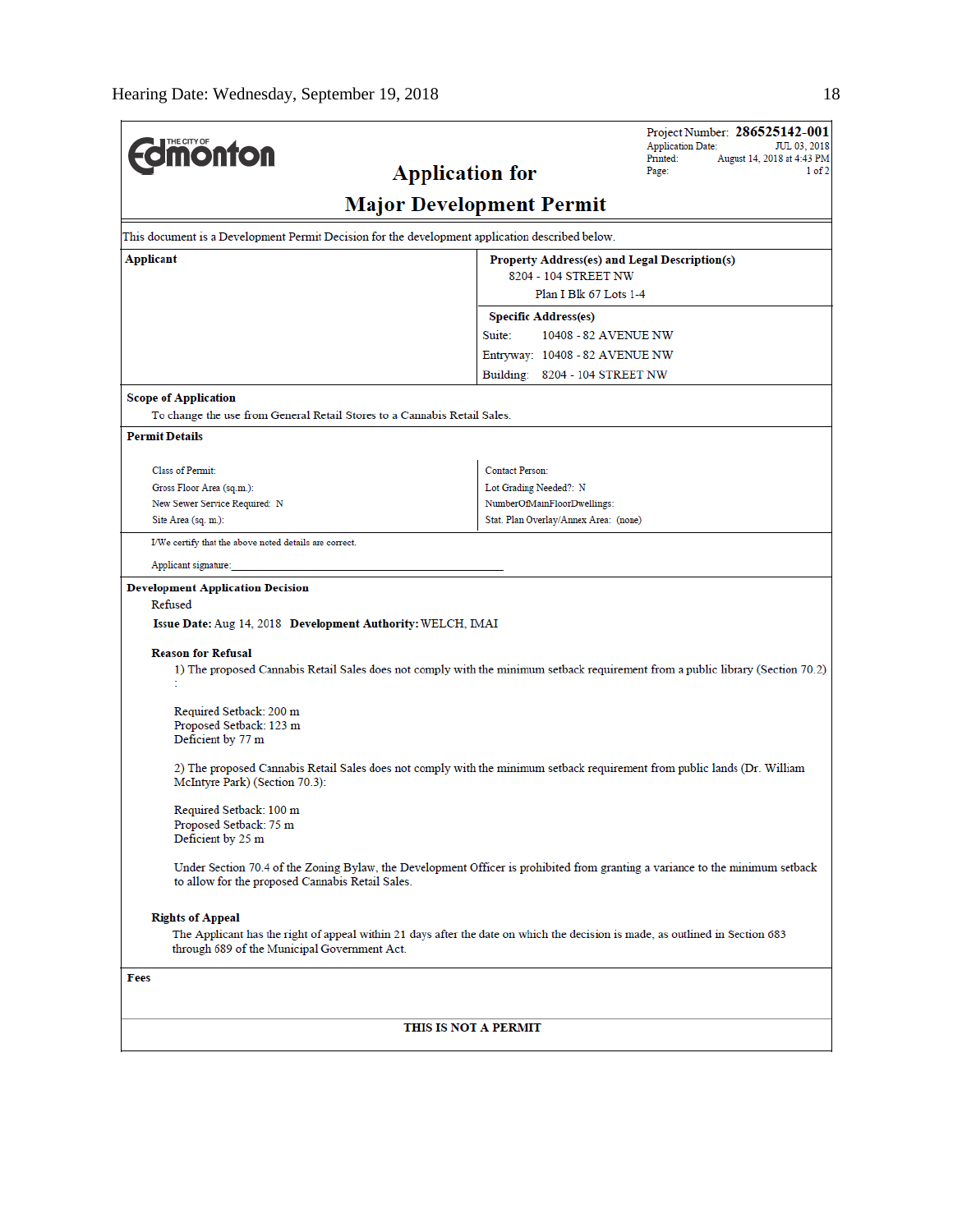| <b>difficultion</b><br><b>Application for</b>                                               |                                                         |                                  | Project Number: 286525142-001<br><b>Application Date:</b><br>JUL 03, 2018<br>Printed:<br>August 14, 2018 at 4:43 PM<br>Page:<br>$2$ of $2$ |                                  |  |
|---------------------------------------------------------------------------------------------|---------------------------------------------------------|----------------------------------|--------------------------------------------------------------------------------------------------------------------------------------------|----------------------------------|--|
| <b>Major Development Permit</b>                                                             |                                                         |                                  |                                                                                                                                            |                                  |  |
| Fees<br>Major Dev. Application Fee<br><b>Total GST Amount:</b><br><b>Totals for Permit:</b> | <b>Fee Amount</b><br>\$5,600.00<br>\$0.00<br>\$5,600.00 | <b>Amount Paid</b><br>\$5,600.00 | Receipt#<br>05153251                                                                                                                       | <b>Date Paid</b><br>Jul 03, 2018 |  |
|                                                                                             |                                                         | \$5,600.00                       |                                                                                                                                            |                                  |  |
|                                                                                             |                                                         |                                  |                                                                                                                                            |                                  |  |
|                                                                                             |                                                         |                                  |                                                                                                                                            |                                  |  |
|                                                                                             |                                                         |                                  |                                                                                                                                            |                                  |  |
|                                                                                             |                                                         |                                  |                                                                                                                                            |                                  |  |
|                                                                                             |                                                         |                                  |                                                                                                                                            |                                  |  |
|                                                                                             |                                                         |                                  |                                                                                                                                            |                                  |  |
|                                                                                             |                                                         |                                  |                                                                                                                                            |                                  |  |
|                                                                                             |                                                         |                                  |                                                                                                                                            |                                  |  |
|                                                                                             |                                                         |                                  |                                                                                                                                            |                                  |  |
|                                                                                             |                                                         |                                  |                                                                                                                                            |                                  |  |
|                                                                                             |                                                         |                                  |                                                                                                                                            |                                  |  |
|                                                                                             |                                                         |                                  |                                                                                                                                            |                                  |  |
|                                                                                             |                                                         |                                  |                                                                                                                                            |                                  |  |
|                                                                                             |                                                         | THIS IS NOT A PERMIT             |                                                                                                                                            |                                  |  |